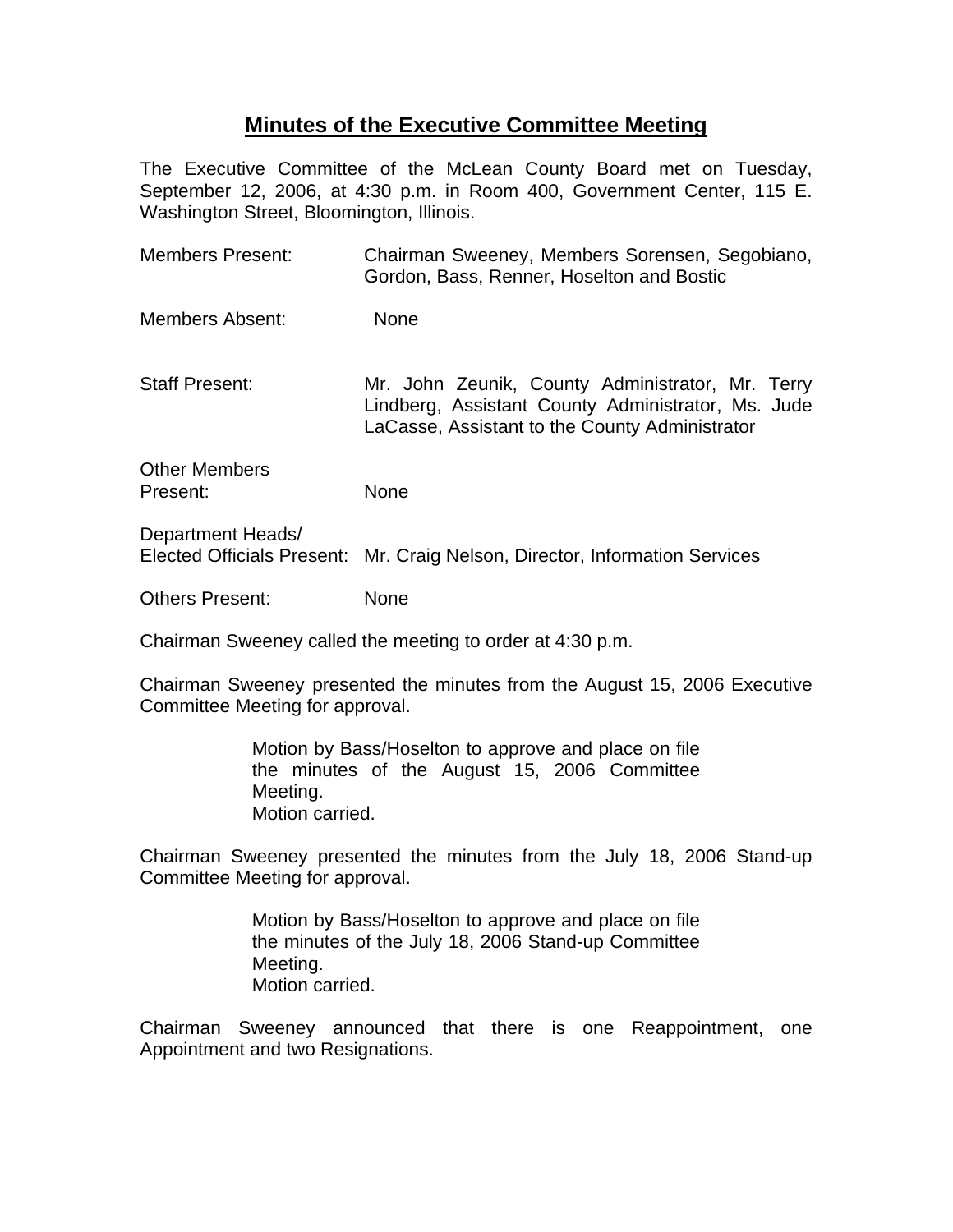Minutes of the Executive Committee September 12, 2006 Page Two

> Motion by Bostic/Renner to Recommend Approval of the Reappointment, Appointment and Resignations as recommended by the Chairman.

Mr. Sorensen asked if each appointment Ms. Berglund held as part of her position as a Board member needs to be listed.

Chairman Sweeney listed the Committees on which Ms. Berglund was a member, including the Executive Committee, Finance Committee as Vice Chairman, Chairman of the Board of Health, Economic Development Council, various NACo Steering Committees, Regional Office of Education Advisory Committee, Past Chairman of the Human Services Committee, the Legislative Committee and McLean County Extension Advisory Committee.

Mr. Zeunik advised that, for all of these positions, her appointment was linked to her elected position as a County Board Member. If she is no longer on the Board, she no longer has a seat on any of those bodies.

Motion carried.

Chairman Sweeney presented a request for approval to purchase personal computers under Illinois State Contract as submitted by Mr. Craig Nelson, Director, Information Services.

Mr. Nelson explained that each year the Information Services Department makes one large-scale purchase, which has been done through the Illinois State Contract over the last few years. He stated that he provided several configurations from the contract. Mr. Nelson asked that the Committee approve the recommended configuration, which is Standard Configuration #2, at \$859.00 each for 50 machines. He advised that they will not buy monitors from the State Contract as they can be purchased cheaper elsewhere. Mr. Nelson indicated that the machines are Hewlett Packard computers.

Mr. Hoselton asked what is done with the old units. Mr. Nelson replied that they are recycled through the Town of Normal Computer Recycling Program.

> Motion by Sorensen/Gordon to recommend approval to Purchase Personal Computers under Illinois State Contract – Information Services.

Mr. Sorensen pointed out that Mr. Nelson's memorandum indicates the price of each unit is \$849.00 and it should state the price at \$859.00. Mr. Nelson indicated that the figure will be corrected for the Board Packet.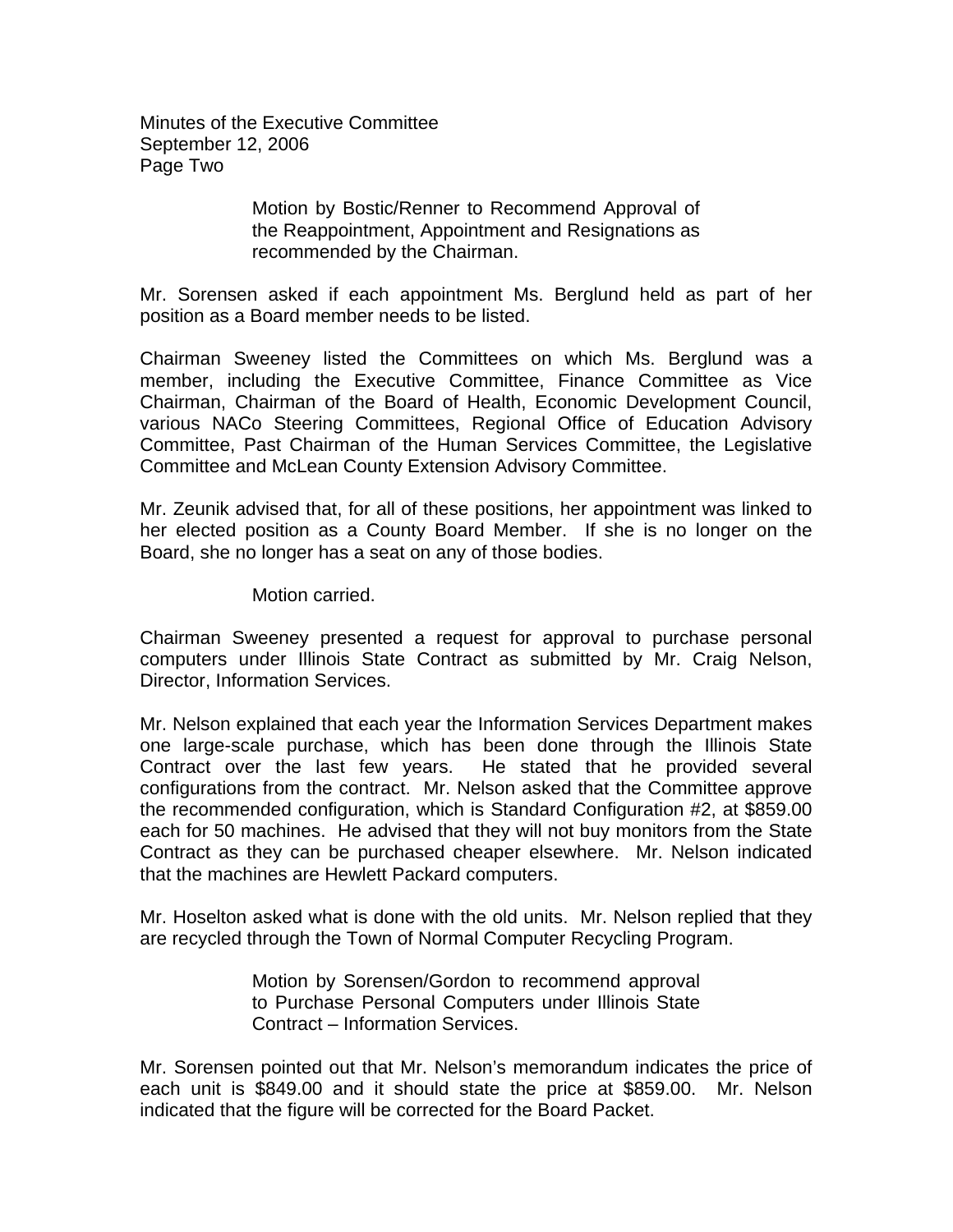Minutes of the Executive Committee September 12, 2006 Page Three

Motion carried.

Mr. Matt Sorensen, Chairman, Finance Committee, reported that the Finance Committee brings no items for action to the Executive Committee.

Chairman Sweeney asked if there were any questions or comments. Hearing none, he thanked Mr. Sorensen.

Mr. Tari Renner, Chairman, Justice Committee, reported that the Justice Committee brings no items for action to the Executive Committee. Mr. Renner advised that there is an item to be presented to the Board regarding reducing the annual fee paid by the McLean County Bar Association for use of the Law Library from \$6,000.00 to \$1,800.00. Mr. Renner stated that one Committee Member dissented on the vote to pass this request. The request passed on a vote of 4-1.

Mr. Segobiano expressed concern with setting a precedent by allowing the Bar Association to determine the amount of the fee to be paid to the Library.

Mr. Renner explained that the reason for this decrease in fee is due to the changes in the Law Library. At one time, the Library was very large with books and law magazines, necessitating expensive subscriptions to many documents. Currently, the Law Library has a minimal number of books and has become more electronic with access to computer legal research.

Mr. Segobiano suggested that everyone should pay their fair share to keep the Library current. Mr. Zeunik replied that this reduction will reduce the Bar Association's contribution to the same amount currently being paid by the Circuit Court, the State's Attorney and the Public Defender for the electronic library. The Law Library is now totally electronic, with only two volumes of hard copy that are retained, namely the United States Supreme Court Digest and the Illinois Updates. Mr. Zeunik stated that everyone is paying their fair share of the Library. He indicated that the fees paid to the Library cover the subscription to the Lexis Nexis electronic legal research system.

Mr. Renner pointed out that members of the Justice Committee had some misgivings about the Bar Association's additional request that the fee reduction be retroactive as the Bar Association had not paid the annual fee in 2005. Members of the Executive Committee expressed equal concern regarding this aspect of the request.

Mr. Sorensen advised that the Law Library Fund had been running in arrears over the last few years. He noted that Judge Dozier has very aggressively worked to get the amount to a positive balance. Mr. Sorensen asked if this will have a negative impact on this effort.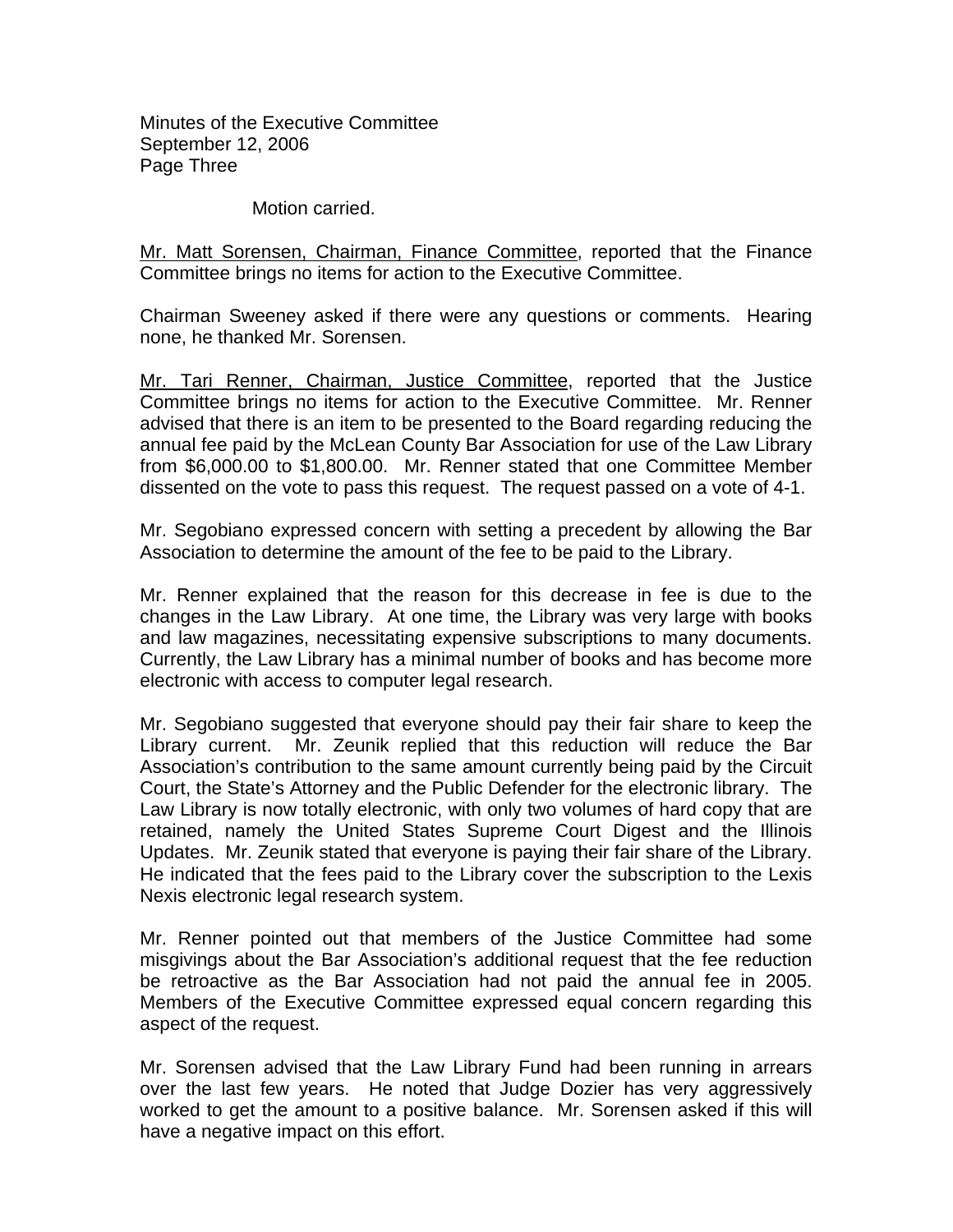Minutes of the Executive Committee September 12, 2006 Page Four

Mr. Segobiano asked who will take over the Law Library when Judge Dozier retires. Mr. Zeunik replied that Judge Dozier speculated it would be either Judge Souk or Judge Fitzgerald, but it is a decision that will be made by the Chief Judge following Judge Dozier's retirement.

Mr. Zeunik advised that the \$10.00 Law Library Fee was set to expire this year. At last month's Board Meeting, the Board approved the recommendation to maintain the \$10.00 fee indefinitely. He indicated that this fee increase has made it possible to significantly reduce the debt owed to the General Fund. Mr. Zeunik stated that Judge Dozier speculated that, with the Fee increase continuing and despite the fee reduction to the Bar Association, he projects that within two years the deficit owed to the General Fund will be fully paid.

Mr. Gordon expressed concern regarding allowing the Bar Association's reduction in the fee to be retroactive. Mr. Renner indicated that the Justice Committee had concerns as well. He stated that Judge Dozier encouraged the Justice Committee to comply with the Bar Association's request based on the decreasing value of the Law Library to the Bar Association and the potential liabilities if the issue were taken to court.

Chairman Sweeney asked if there were any further questions or comments. Hearing none, he thanked Mr. Renner.

Mr. George Gordon, Chairman, Land Use and Development Committee reported that the Land Use and Development Committee brings no items for action to the Executive Committee.

Mr. Gordon referred to a request from Mr. Robert Lenz, representing Planters Bank, d/b/a/ Regions Bank, that the preliminary plan for the Prairieland Subdivision be reinstated and be extended for a period of three years. He stated that the Committee had a very active discussion regarding the status of the Subdivision. Mr. Gordon advised that there is a potential developer who has not yet signed all of the necessary contracts and paperwork. Mr. Gordon indicated that the proposal passed with a vote of 5-1.

Chairman Sweeney asked why this request was approved by the Land Use and Development Committee when the potential developer did not sign a contract. Mr. Gordon indicated that the likelihood of the developer purchasing Prairieland hinges on approval of the preliminary plan. He advised that there was some question of whether or not the identity of the potential developer needed to be a prerequisite for approval of the request. A name was mentioned but it was named in the context of "in current negotiations, going through due diligence."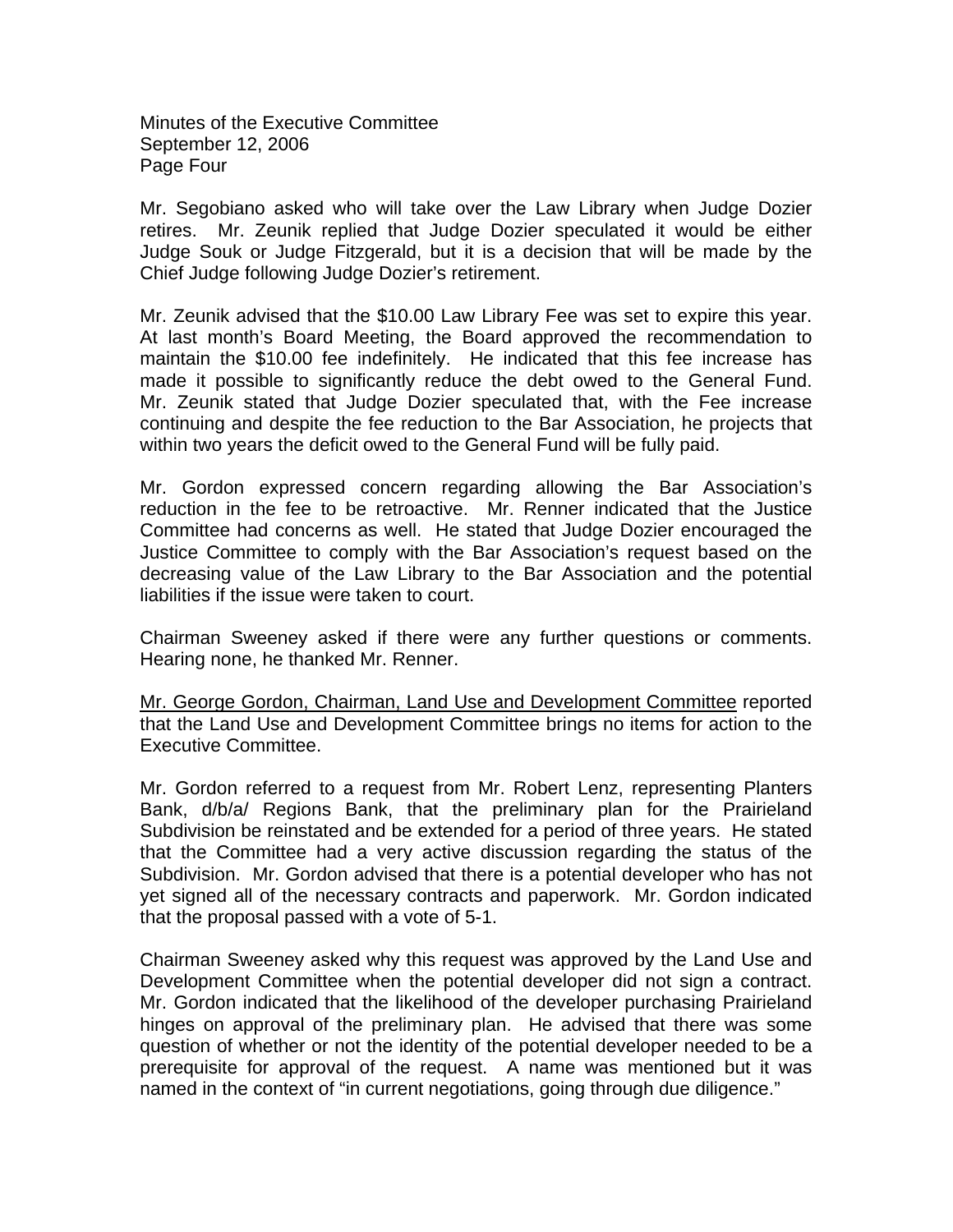Minutes of the Executive Committee September 12, 2006 Page Five

Mr. Zeunik stated that there is a contract for sale that has been entered into by the bank and by the individual who proposes to develop this property, but the contract is contingent upon Lewis, Yockey and Brown completing the due diligence on the tract of land because of the improvements made by the previous developer, particularly the infrastructure. The potential buyer wants to find out, before he executes the contract, what infrastructure is workable, what can be permitted by IEPA and what isn't workable. If Lewis, Yockey and Brown report that there are major issues with the infrastructure, then the potential buyer may back away from the deal. Mr. Zeunik indicated that the preliminary plan will be reinstated under Regents Bank. The Resolution on which the Board will act on Tuesday will be with Regents Bank as they currently own the property.

Ms. Bostic asked if Regents Bank is successful in selling the property to a developer, does the preliminary plan need to be re-voted on under the developer's name. Mr. Gordon replied that it does not.

Mr. Segobiano stated that he is comfortable with the decision of the Committee and feels this proposal will assist in moving the area forward in a positive manner.

Members of the Committee expressed concern as to the potential ramifications if the prospective buyer decided not to purchase the property, thereby leaving the bank with the possibility of selling it to another, perhaps less desirable, developer. Mr. Segobiano reminded the Committee that this is a preliminary plan and the Board holds the key to the final developer.

Chairman Sweeney suggested that the proposal be tabled for a month to wait for the report from Lewis, Yockey and Brown. Mr. Gordon indicated that a motion to postpone would need to be made at the Board level. Mr. Segobiano did not recommend postponing the request, but to continue to have the Resolution be contingent upon the report.

Mr. Sorensen pointed out that the Bank has their money tied up on the land and it is in their best interest to get this moved ahead correctly. Mr. Segobiano assured the Committee that the bank has no intentions of doing anything that will stop the development of the land. Mr. Gordon agreed, noting that the bank has a very high stake in seeing this move forward in the right way.

Mr. Zeunik reported that Mr. Lenz indicted to the Land Use and Development Committee that he would advise them, if as a result of the due diligence, the contract for sale does not proceed and there is not a developer ready to move forward.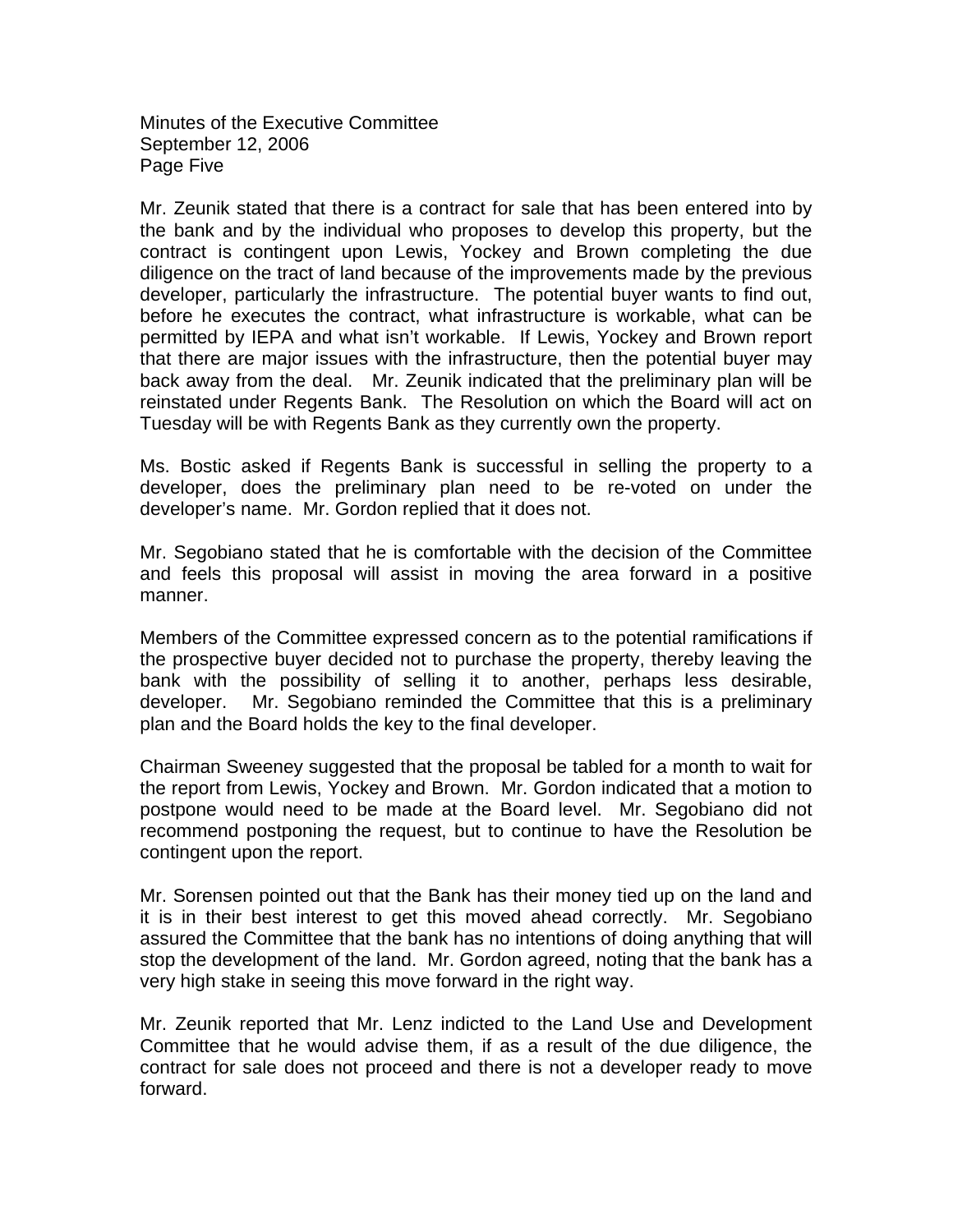Minutes of the Executive Committee September 12, 2006 Page Six

Chairman Sweeney asked if there were any further questions or comments. Hearing none, he thanked Mr. Gordon.

Ms. Diane Bostic, Chairman, Property Committee, reported that the Property Committee brings no items for action to the Executive Committee.

Mr. Hoselton asked for a review of the Fairview Campus Sign. Ms. Bostic stated that the project was first presented in May, 2006. She noted that two of the sign companies that had submitted bids contended that the low bidder was not adequately prepared to make the sign. The company that submitted the low bid then backed out of the project. Ms. Bostic advised that she then threw out the bids and postponed the project. She indicated that this time, three bids were received, one was very low and two submitted similar bids to their previous bids. The low bid was \$6,500.00.

Chairman Sweeney asked if there were any further questions. Hearing none, he thanked Ms. Bostic.

Mr. Duffy Bass, Chairman, Transportation Committee, presented a request for approval of an Intergovernmental Agreement between the City of Bloomington and the County of McLean for traffic signals at Towanda Barnes Road and Oakland Avenue. He reported that, for the past several years, the Highway Department has been studying this intersection to see if it meets the warrants for traffic signals, and this year, it does. Mr. Bass pointed out that there has been and will continue to be a great deal of growth in that area.

Mr. Bass stated that this will be a joint project venture between the City of Bloomington and McLean County, with the approval of IDOT. He explained that the Intergovernmental Agreement with the City of Bloomington provides that the City and the County will each pay 50% of the engineering, construction and rightof-way costs to install the signals at this intersection. Construction costs are estimated between \$250,000.00 and \$300,000.00. The Agreement also calls for the sharing of the maintenance and energy costs at 50% each.

Mr. Bass stated that the Engineering Agreement with Farnsworth Group is to do an Intersection Design Study and then design the signals and whatever necessary turn lanes are involved for this intersection. This Agreement is an hourly agreement with a maximum not to exceed \$47,300.00.

Mr. Bass indicated that 2007 is the projected date of completion.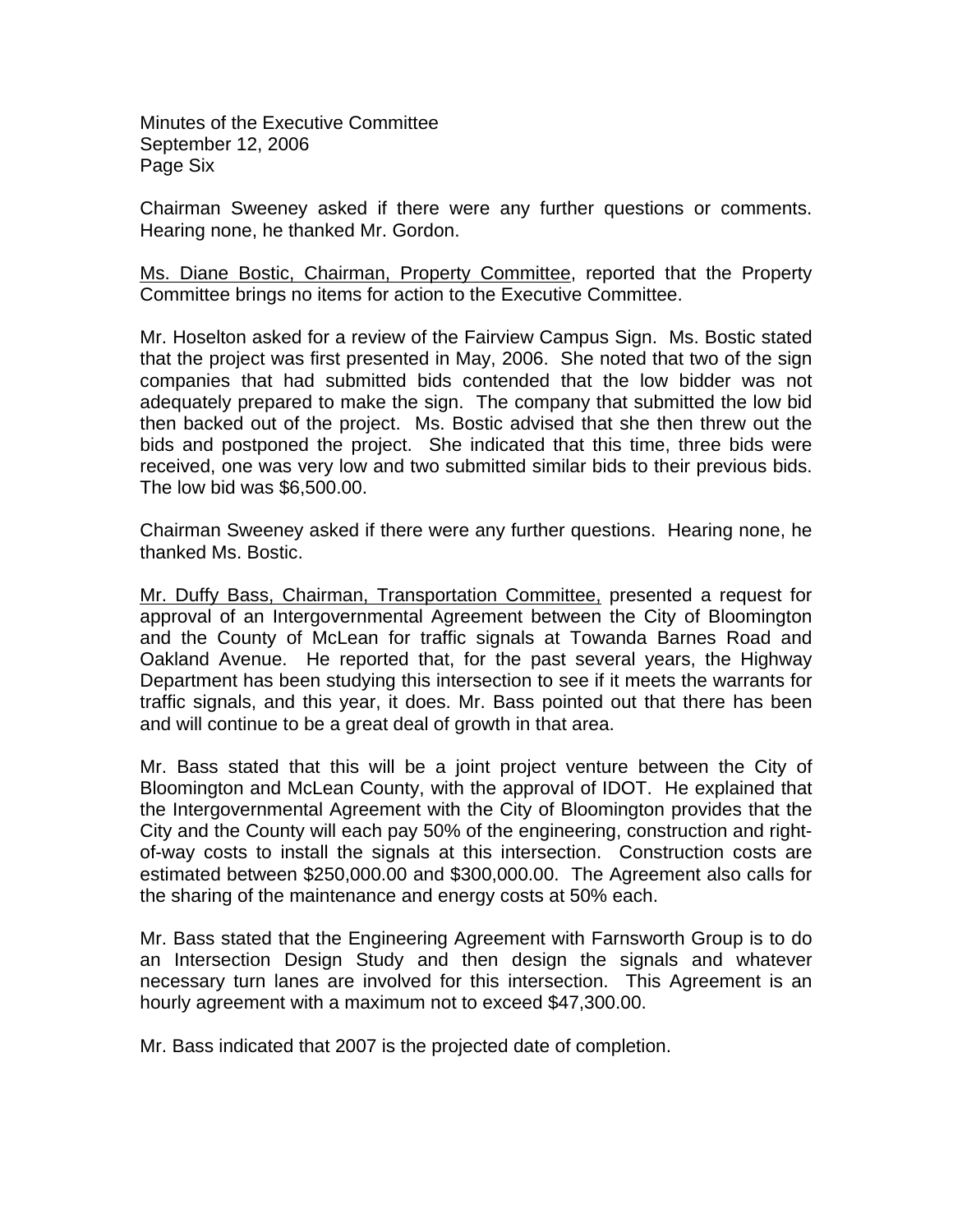Minutes of the Executive Committee September 12, 2006 Page Seven

> Motion by Bass/Hoselton to recommend approval of an Intergovernmental Agreement between the City of Bloomington and the County of McLean for Traffic Signals at Towanda Barnes Rd. and Oakland Ave.

Mr. Segobiano asked if, as the City moves east, Towanda Barnes will continue to be a County highway or will it become a City street. Also, he projected that there will be additional lights in that area as the growth continues. Mr. Segobiano expressed concern with the County paying for the lights and maintenance of the lights if the area is under the jurisdiction of the City. Mr. Bass replied that he does not have an answer but he shares his concerns.

Mr. Hoselton pointed out that, when the Town of Normal extends out in that direction, they will likely have a similar request for this type of joint venture.

Mr. Segobiano asked if Towanda Barnes is currently considered a County highway or a City street. Mr. Zeunik stated that it is a County highway.

Mr. Segobiano recommended that the Legislative Committee should investigate the growth of the County, particularly the growth of the City into County roads. He believes the County taxpayers should be relieved of some of the expense of paying for some of these roads. Mr. Zeunik stated that, under State law today, it can be done by means of a jurisdictional transfer. He indicated that jurisdictional transfers require the cooperation of both governments. Mr. Zeunik speculated that a portion of Towanda Barnes may be subject to a jurisdictional transfer at some time in the future. All jurisdictional transfers must be approved by IDOT, which imposes requirements on both governments when a transfer takes place.

Chairman Sweeney called for a vote to the motion.

Motion carried.

Chairman Sweeney asked if there were any further questions. Hearing none, he thanked Mr. Bass.

Chairman Sweeney presented the August 31, 2006 bills as recommended and transmitted by the County Auditor for payment. The Prepaid Total is \$266,849.14 and a fund total that is the same.